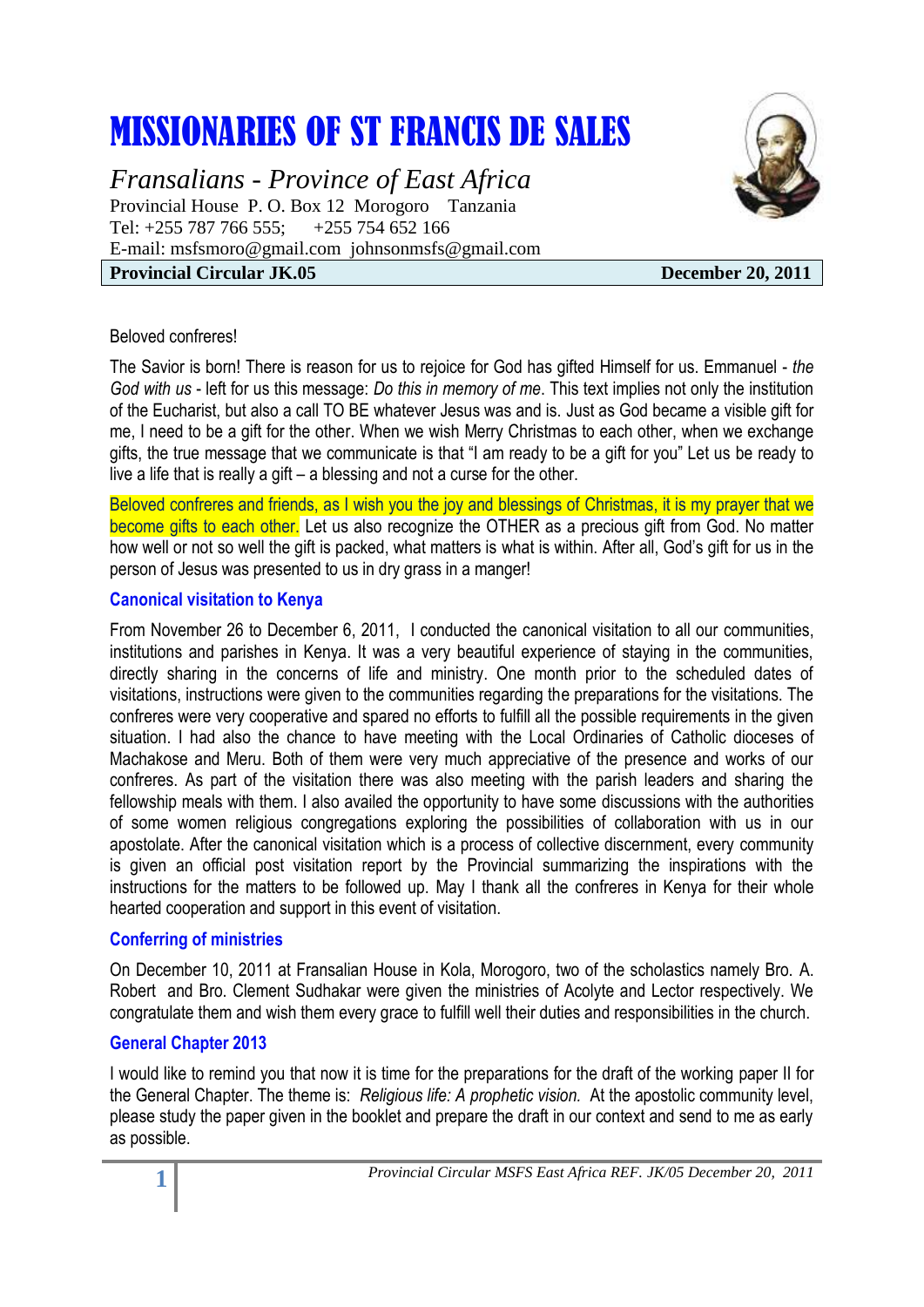# **Initiation to Pre-novitiate**

The Aspirants at Fransalian Seminary Ndagani will be initiated into the Pre- Novitiate on January 30, 2012. Fr. Pius Kochuparampil the Councilor in-charge of formation will officiate the mass and the worthy candidates will be received into the pre-novitiate formation program.

# **Appointments**

**Fr. Lawrence Thadathil** is designated to be appointed as Chaplain to the University students at Chuka University Meru, Kenya. This is an additional responsibility on him while being the Rector of the Fransalian Seminary, Ndagani.

**Fr. Antony George** is appointed to be Assistant Manager of the Fransalian Mission School Mkuza. He continues to be the Assistant Parish Priest at St. Francis de Sales Parish Mkuza.

**Fr. Sheejan Kallarakkal** has assumed the office of the provincial bursar from December 15, 2011. He continues to assist at Fransalian School Mkuza.

**Fr. Devadoss Francis** is temporarily appointed to the MSFS Community of Mlolongo, Kenya with effect from December 10, 2011.

# **Swahili language course**

Our confreres **Fr. Antony Rajesh**, **Fr. Simon Raja** and **Fr. Joseph Vettukattil** are now attending an intensive Swahili learning program at Lumen Christi Institute Arusha. The course is scheduled to end on Dec.23 and we wish them more effective ministry in their respective places.

# **Out of Africa**

The seventh issue of *Out of Africa* is already on the way to you. With a superb cover design, perfect color combination and a caption "TOGETHER TOWARDS TOMORROW, the news bulletin has a very attractive look. The content too is informative and inspiring disseminating the missionary vibrancy of the Fransalians in the African continent. Our sincere congratulations to *Fr. Gijo Panamattathil MSFS* the chief editor and all the associate editors on this remarkable achievement.

#### **East Africa news bulletin**

I would like to remind you that the news letter of our province is scheduled to be ready on March 1, 2012. Please send the information, news, photos and relevant articles to *Fr. Stephen Gerald* as early as possible. [jeraldin29@rediffmail.com](mailto:jeraldin29@rediffmail.com). You are welcome to suggest an apt name for the news bulletin.

#### **Confreres on home holidays:**

| Dec 15, 2011 to Jan, 31, 2012 |
|-------------------------------|
| Dec 19, 2011 to Feb 20, 2012  |
| Jan 17, 2012 to Mar 17, 2012  |
| Jan 03, 2012 to Jan 18, 2012  |
|                               |

We wish them safe journey, happy time at home and the Christmas with the beloved ones !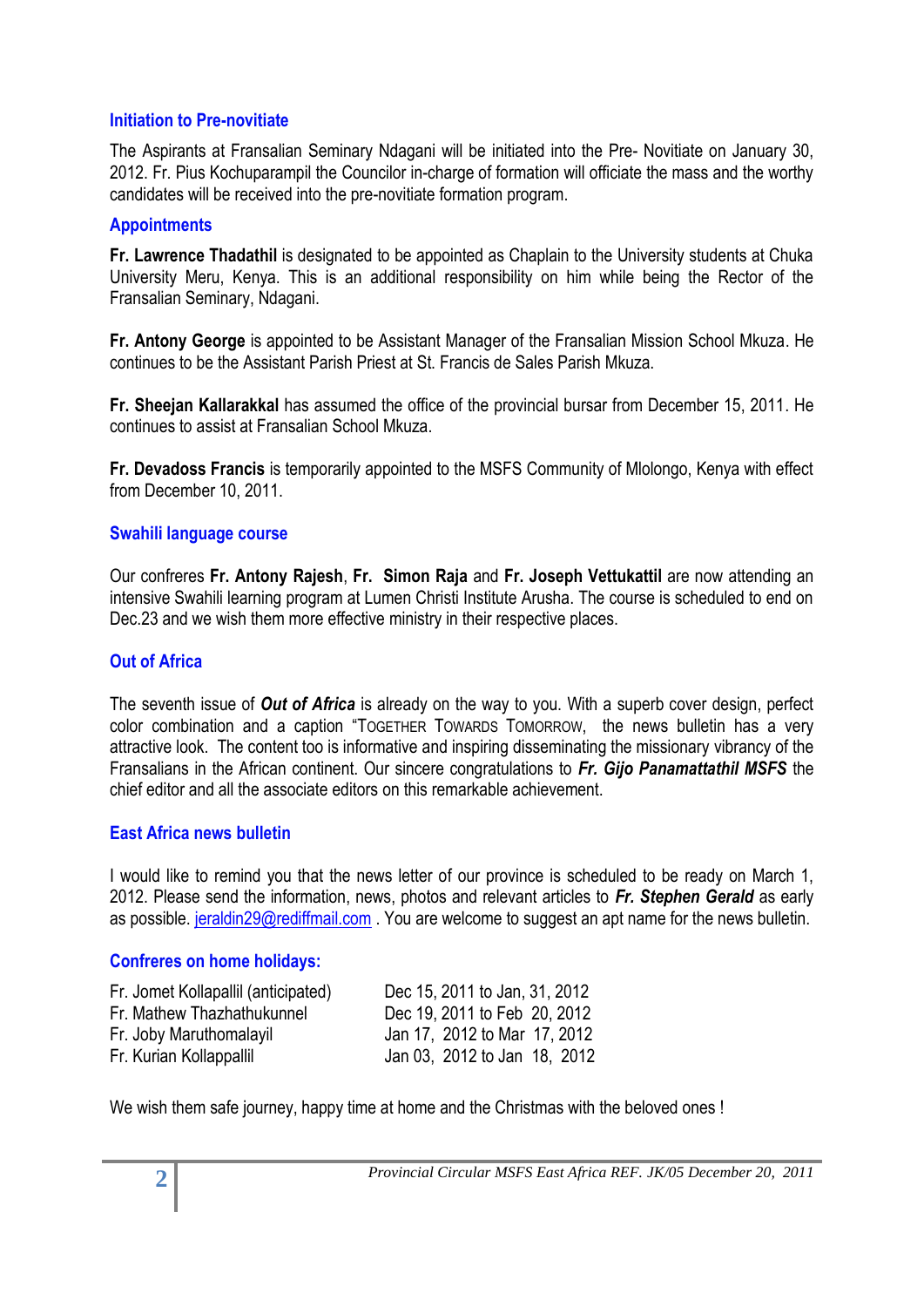# **Visit by Fr. Kurian Kollapallil**

Fr. Kurian Kollapallil will be paying a short visit to Tanzania from December 27, 2011 to January 3, 2012 on his way from USA to India for the home holidays. He will be going to India further for short holidays. We extent to him a warm welcome and wish him safe flight and pleasant stay with us.

#### **New Address**

**Fr. James Panthalanickal MSFS** Amerikaans College Naamsestraat 100 3000 Leuven, Belgium Tel. Landline: +3216320057

# **Looking forward**

I am very glad to inform you that from March 3 to 18, 2012 we will have the honor of welcoming 18 guests from Germany under the auspices of the long standing bond of friendship and collaboration between the Fransalians in East Africa and the Rotarians of Karlstadt – Arnstein Germany. The team is lead by Fr. Thomas Chozhithara and Mr. Peter Tiefentahler the president of the Rotary club. They will be visiting many of our stations in Tanzania. More details about their itinerary will be given later. We wish them good time in preparation of the trip and safe journey. *Karibuni Sana*!

# **Blessing of Grotto of Our Lady**

On December 8, 2011 a newly constructed grotto of Our Lady was blessed at St. Francis de Sales Parish, Mkuza. The faithful expressed their great joy and gratitude as they were given this beautiful gift and promised that the place would be considered as a holy place used for prayers and meditations and they would make every effort to protect the sanctity the grotto and the surroundings. My sincere appreciation for our confreres, faithful and the religious of the Mkuza parish for this remarkable achievement.

#### **Let us pray for the departed:**

**Mr. Thomachan Mloparambil**, the maternal uncle of Fr. Sebastian Kuzhuppil, died on Dec.6, 2011. May the soul of the faithful departed through the mercy of God, rest in peace.

# **Welcome back Fr. Sheejan Kallarackal**

After having completed the Training Modules as part of the course in **Mres** ( Master of Research) - in Business and Management at the University of Strathclyde, Glasgow, Scotland, Fr. Sheejan Kallarackal has come back to Tanzania. We congratulate him and wish him all the best in his new assignment as the provincial bursar and in his further studies.

#### **Filing the official documents from administration**

I would like to remind you that every community should have files preserving the hard copy of the circular and other official documents from the Provincial and General Administration. It must be kept in a place accessible to all the members of the community.

# *My Programs*

# **December 2011**

11 – 15 Visit to all the communities in Tabora and Kahama

- 24 Visit to the communities in Mji Mpya, Mkuza and Novitiate
- 25 Christmas Mass with the Faithful in Dumila parish
- 26 to 31 Guiding a retreat in Morogoro